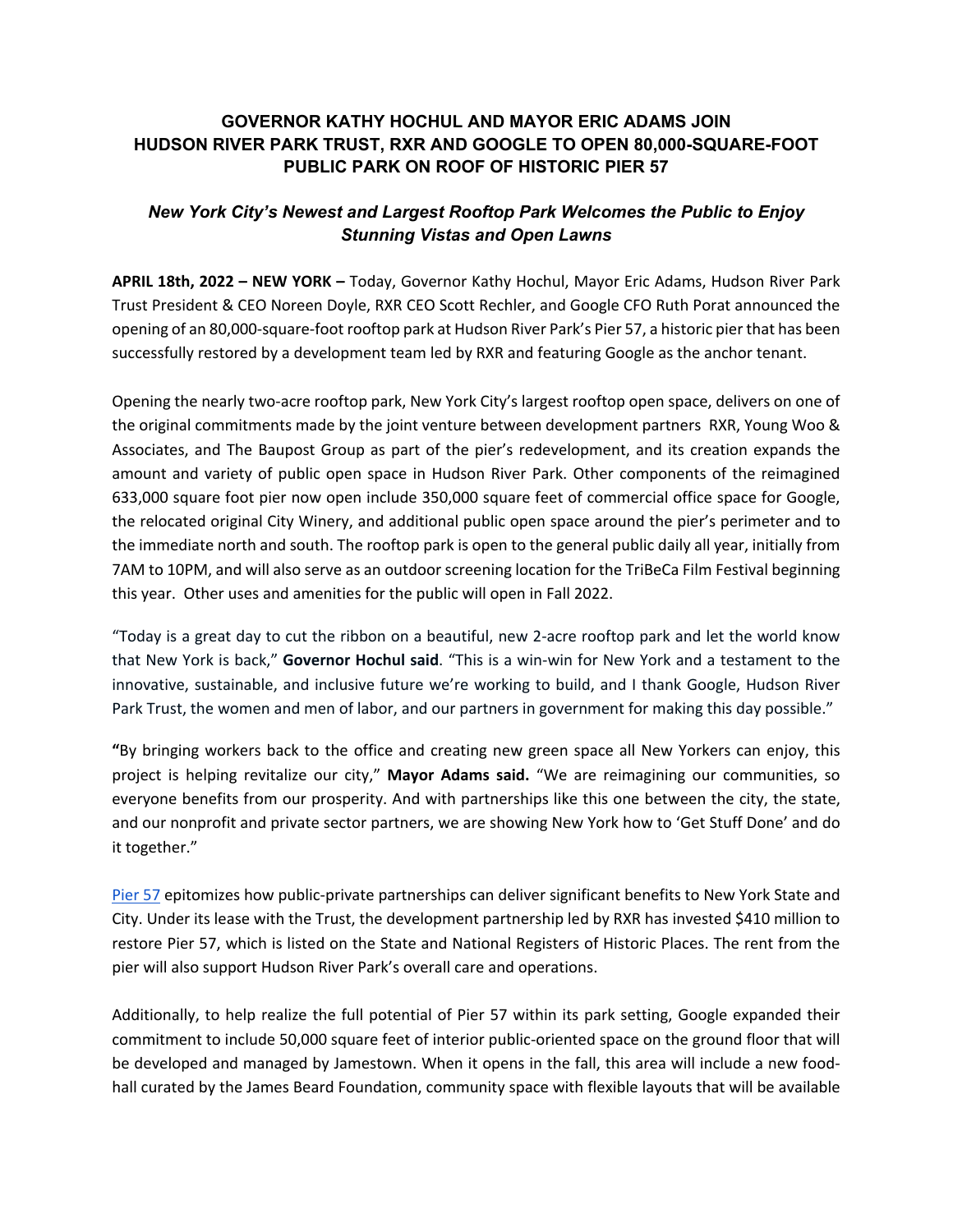for booking by local organizations, and a public gathering place—called the Living Room—with spectacular views of lower Manhattan, the Hudson River, and Little Island. Google is also creating an engaging techoriented public classroom to be operated by Hudson River Park's River Project team that will expand environmental education programming and inspire the next generation of Hudson River stewards and STEM Leaders.

The new Pier 57 embodies New York City's economic and cultural staying power, and is an important milestone in the continued evolution of the far west side of Manhattan. Beyond that, Pier 57 will generate millions of dollars in new revenue for the Hudson River Park Trust, which receives no public funding for maintaining and operating the four-mile Hudson River Park.

RXR's focus on repurposing historic assets for the 21st century is on full display here, as Pier 57 joins the ranks of other icons like the Starrett Lehigh and Helmsley buildings. The project also provides a roadmap for success for the future of New York's commercial real estate market as the industry continues to navigate this unprecedented time.

"Hudson River Park is a tremendous example of the extraordinary things that can happen when government, the private sector and local communities work together," said **Hudson River Park Trust President & CEO Noreen Doyle**. "Pier by pier, section by section, we are transforming four miles of Manhattan's shoreline, and spaces like Pier 57 shape not only the waterfront, but also how people see and experience New York City. Today, Pier 57 becomes part of our success story. Hudson River Park thanks Governor Hochul, Mayor Adams, RXR, Young Woo, Baupost, Google, and all our elected officials and community partners for the imagination, commitment and resolve that have delivered this inspiring new public open space."

"Pier 57's rooftop park builds on RXR's proud history of developing some of the most innovative and iconic projects throughout New York City," said **Scott Rechler, CEO of RXR**. "By sparking economic activity, providing the community with much-needed public space, and supporting artists, Pier 57 represents a very bright light at the end of the tunnel New Yorkers have been navigating for the past few years. I'm honored to work with the Governor, Mayor, and the Hudson River Park Trust on a one-of-a-kind public private partnership that showcases the best of our city."

"As Google continues to invest and grow in New York, we are committed to the type of communityoriented development that Pier 57 embodies," said **Ruth Porat, Alphabet and Google CFO.** "A project like Pier 57 that offers public spaces for the local community to enjoy is a win for both New York and Google. The innovative public-private collaboration that made this project possible is one of many reasons Google believes in the future of New York, and why we are excited to invest another \$2.3 billion in New York this year."

Pier 57 was constructed in 1952 and is listed on the National Register of Historic Places. It originally opened in 1954 as the terminal for Grace Line, and then in 1969, it became the Hudson Pier Depot for the New York City Transit Authority. The depot closed in 2003 and was shuttered until this redevelopment.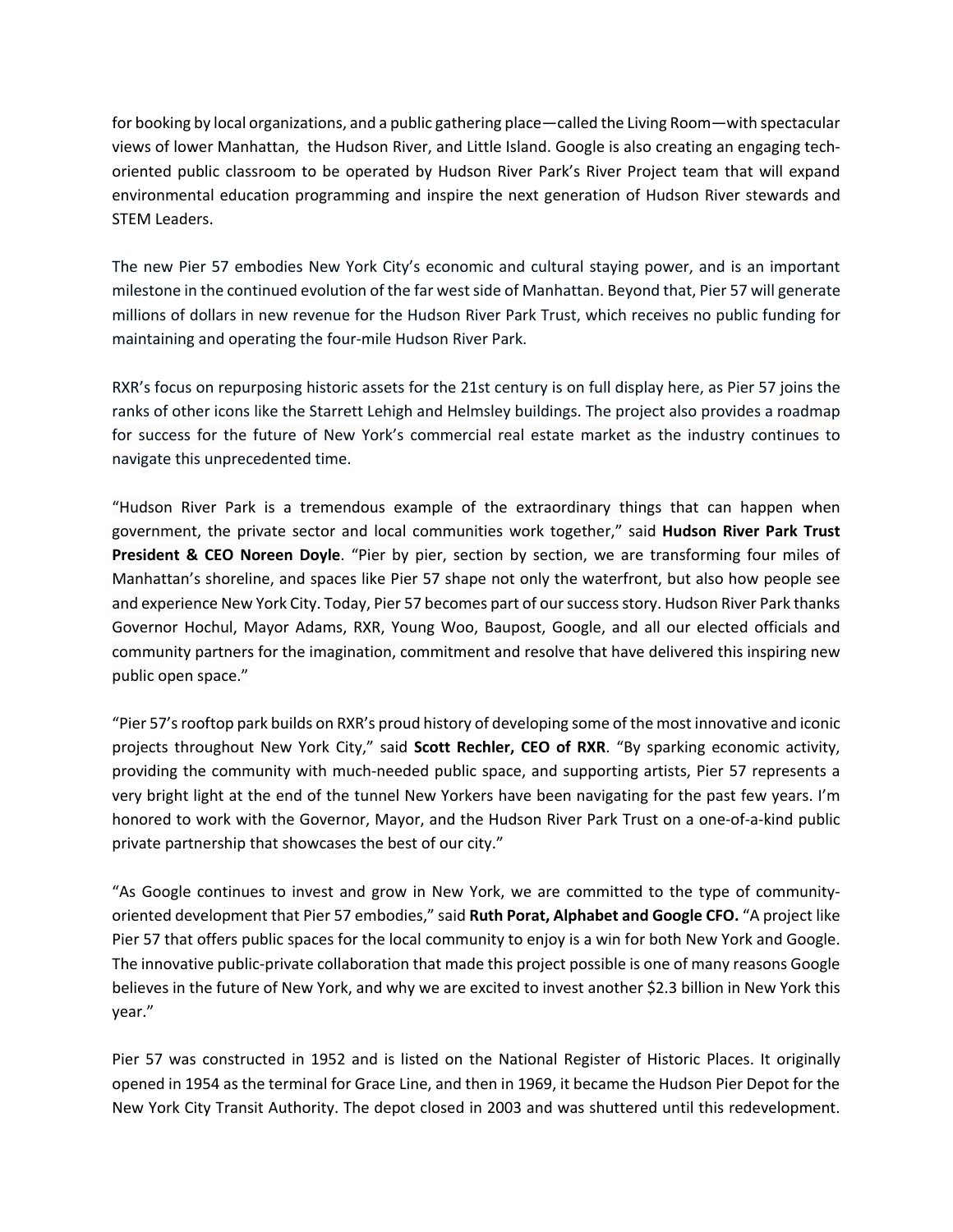Hudson River Park began this effort in 2008 and worked closely with the State and City to reimagine this space as a mixed-use pier with office spaces, cultural and educational amenities, and public open space on the roof with views overlooking Hudson River Park and New York City.

"Access to open green space is essential for healthy and resilient communities, and I'm thrilled New Yorkers will have access to a new two-acre rooftop park at Pier 57," said **Manhattan Borough President Mark Levine**. "This innovative urban park will serve as a refuge for New Yorkers in need of space and open air year round, and I look forward to seeing more green space created across the city as we recover from this pandemic."

"The rooftop at Hudson River Park's Pier 57 is a spectacular new public park, and evidence of what is possible when New Yorkers work together," said **Congressman Jerrold Nadler**. "I applaud the Hudson River Park Trust, RXR/Young Woo and Google for bringing this historic pier back to life and turning it into a great public amenity - and I'm proud that Federal Historic Tax Credits were able to help make it happen."

"Opening right as the spring flowers are blooming, Pier 57's rooftop park will provide New Yorkers a beautiful respite for West Siders and beyond," said **State Senator Brad Hoylman**. "Pier 57 is a model for how our fast-paced city can creatively make space for rest, nature, and community. Pier 57 will serve as the multi-purposed home of the Tribeca Film Festival, friend and family gatherings, and a spot to take in our breathtaking skyline. I'm confident it will have healing benefits that boost our collective wellbeing and sense of belonging, and I'm grateful for the advocacy of Community Board 4 for making this urban park a reality."

"The opening of Pier 57's rooftop park represents a great step toward the completion of Hudson River Park," said **Assembly Member Richard Gottfried**. "This restored historic pier brings terrific public amenities including this and other fantastic new public spaces to Chelsea just in time for spring as well as contributing to the financial support of the park for years to come."

"New Yorkers cherish Hudson River Park as their main green space, backyard, and recreation area. Completing the park and seeing rehabilitated piers become park spaces that residents can use in their communities is fundamental to the long history and goals of Hudson River Park. I am excited to see Pier 57's rooftop open space begin to welcome the public as this multi-use pier nears completion. Urban parks have a rare opportunity and responsibility to utilize existing buildings and infrastructure to create open public spaces that are unique and useful. The rooftop at Pier 57 is an example of that usefulness and I am sure will be a great asset to Manhattan's west side for years to come," said **Assemblymember Deborah J. Glick.** 

"Hudson River Park is a treasure of our city and I'm excited that we've taken another step toward its completion. This facility and rooftop green space will be an incredible resource for our community. I'm grateful to everyone who made its opening today possible," said **Council Member Erik Bottcher**.

Photos assets available here.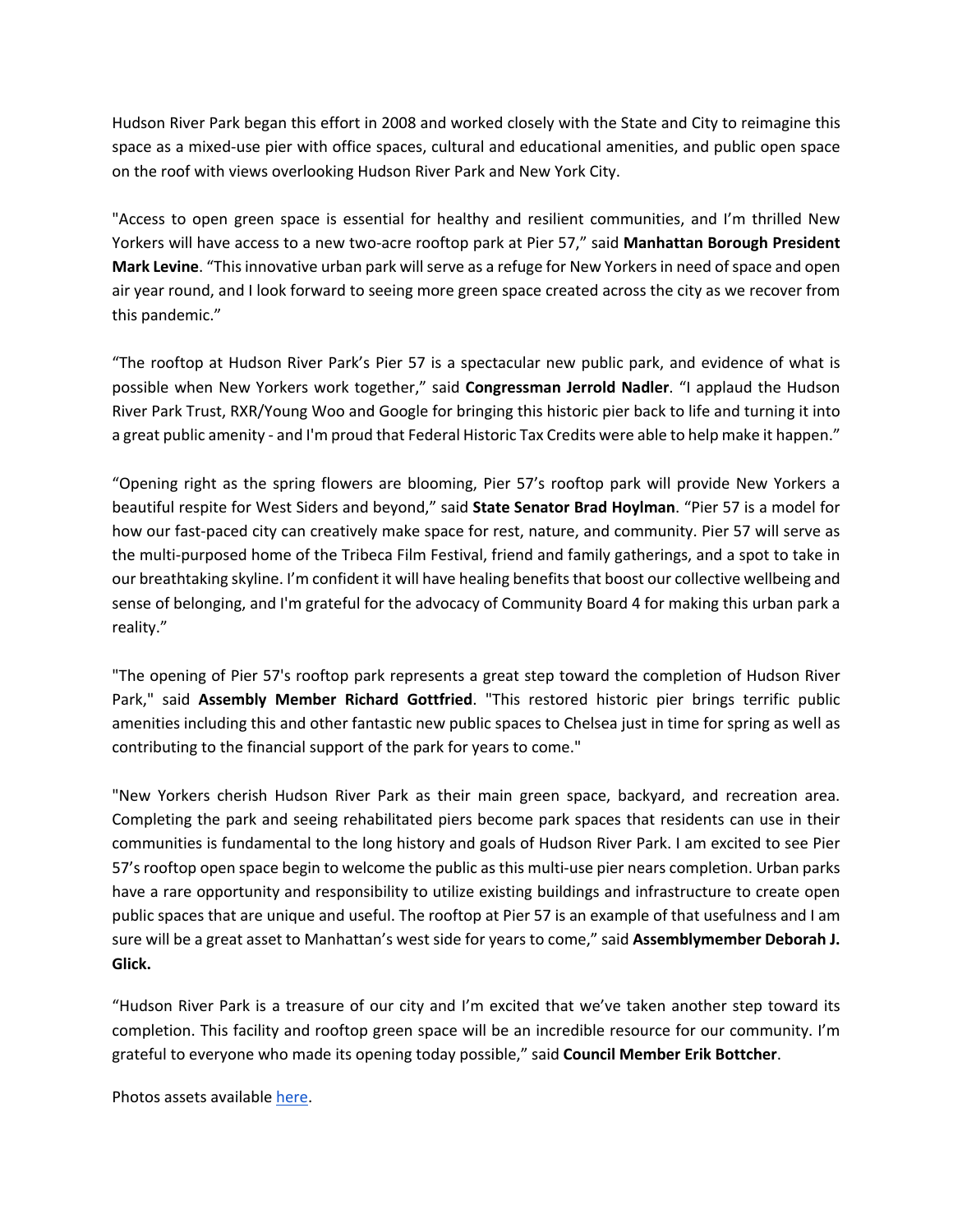#### **About RXR**

RXR is an innovative investor, developer and place-maker committed to applying a customer and community-centered approach to building properties, services, and products that create enduring value for all stakeholders. Headquartered in New York with a national platform strategy, RXR is a 500+ person, vertically integrated operating and development company with expertise in a wide array of value creation activities, including ground up real estate, infrastructure and industrial development, uncovering value in underperforming properties, repurposing well-located iconic properties, incorporating cutting edge technologies and value-added lending. The RXR platform manages 83 commercial real estate properties and investments with an aggregate gross asset value of approximately \$22.4 billion, comprising approximately 30.2 million square feet of commercial properties, a multi-family residential portfolio of approximately 7,300 units under operation or development, and control of development rights for an additional approximately 3,700 multi-family and for sale units as of December 31, 2021 adjusted for transactions through January 6, 2022. Gross asset value compiled by RXR in accordance with company fair value measurement policy and is comprised of capital invested by RXR and its partners, as well as leverage.

## **About the Hudson River Park Trust**

The Hudson River Park Trust is a partnership between New York State and City charged with the design, construction, and operation of the four-mile Hudson River Park and Estuarine Sanctuary. Both the Trust and the park itself are governed by the Hudson River Park Act, a 1998 law that established the park and its requirements. Guided by a vision for a magnificent waterfront park, the Trust continues to advance park construction and ensure the park's future financial self-sufficiency by developing the remaining commercial nodes.

#### **About Young Woo & Associates**

Founded in 1979, Young Woo & Associates (YWA) has identified and developed a variety of specialized projects in the NY metro area and throughout the United States. The firm has earned a reputation as one of the most innovative developers, largely the result of YWA's unique ability to apply creative solutions to emerging lifestyle trends, implement bold design with new technology and, most importantly, identify up-and-coming locations ripe for creative development.

#### **About The Baupost Group**

The Baupost Group is a Boston-based investment manager with a long-term, value-oriented approach. Since 1982, the firm has been thoughtfully stewarding and compounding capital on behalf of families, foundations and endowments, as well as employees who collectively are the firm's largest client. Baupost manages roughly \$29 billion with a broad and flexible charter, investing in a wide range of asset classes, including significant holdings in publicly traded debt and equity securities, private debt, real estate, and private equity. CEO and Portfolio Manager Seth Klarman has overseen Baupost's investments from the company's inception.